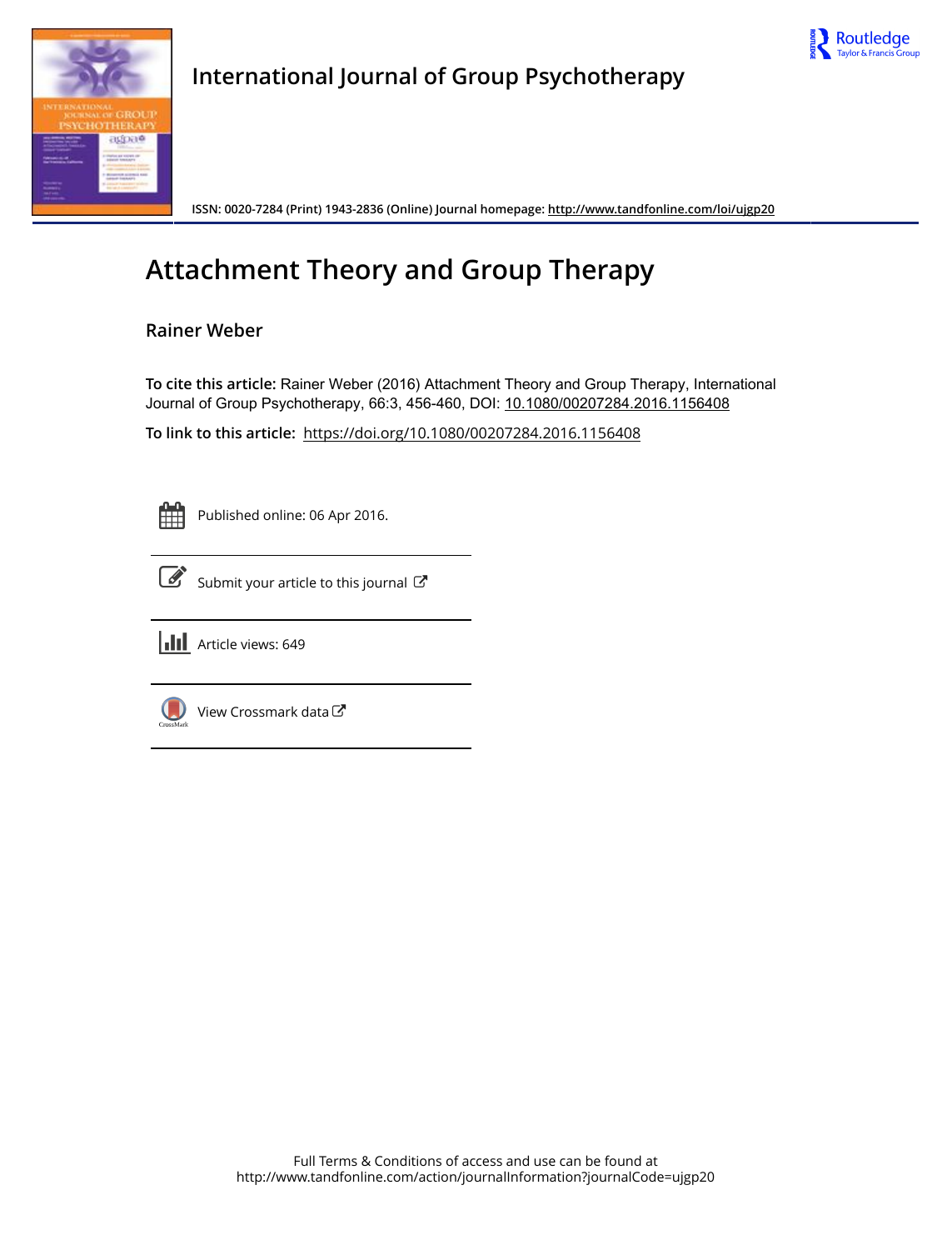

## RESEARCH REVIEW

## Attachment Theory and Group Therapy

### RAINER WEBER, PH.D., DIPL.-PSYCH.

Gallagher, M. E., Tasca, G., Ritchie, K., Balfour, L., & Bissada, H. (2014). Attachment anxiety moderates the relationship between growth in group cohesion and treatment outcomes in group psychodynamic interpersonal psychotherapy for women with binge eating disorder. Group Dynamics, Theory, Research and Practice, 18(1), 38–52.

Kivlighan, D. M., Lo Coco, G., & Gullo, S. (2012). Attachment anxiety and avoidance and perceptions of group climate: An actor-partner interdependence analysis. Journal of Counseling Psychology, 59(4), 518–527.

The ways we interact with other people, how we view their needs, wishes, and emotions, and how we deal with our own needs, wishes, and emotions are all strongly influenced by our social psychological development and our relationship experiences in life. John Bowlby, the founder of attachment theory, argued that proximity-seeking is a fundamental behavior that is common to a wide variety of mammalian species (Bowlby, [1988\)](#page-4-0). This attachment behavior system is activated if infants are separated from their caregivers or if a separation is threatening. Infants try to reestablish proximity to their parents or try to prevent separation (e.g., by crying or clinging). Although it started out as a theory of child development, attachment theory has found its place in the discourse of individual therapy (Wallin, [2007](#page-5-0)) as well as in psychotherapy research (Mallinckrodt & Jeong, [2015](#page-5-1)).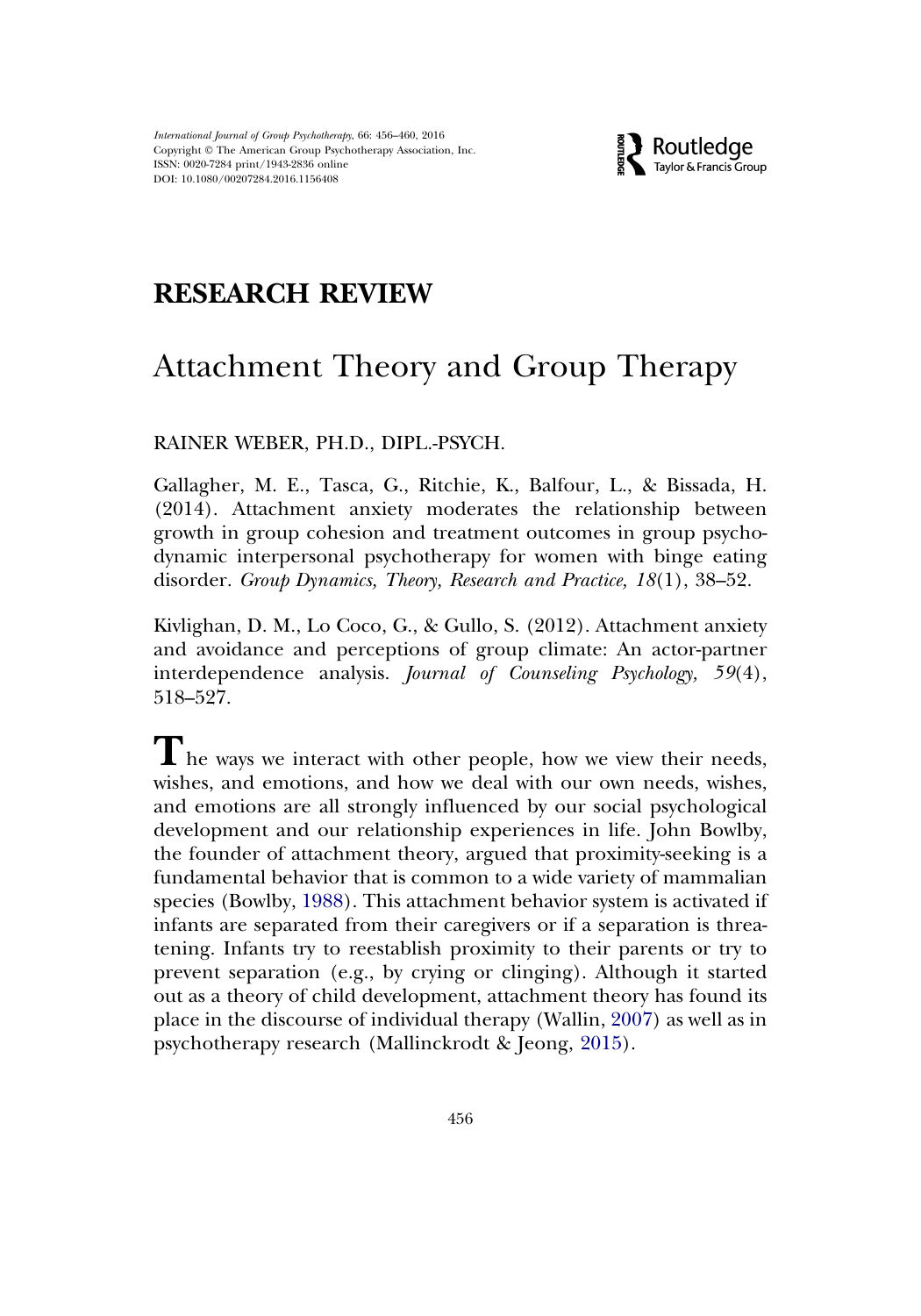Group therapy is almost predestined to receive the scientific and clinical potential of attachment theory research. Maybe more than in individual therapy, or at least differently, group therapy provides a field of complex interactions between people with different socialemotional development and relationship experiences. The resulting attachment configurations include the therapist as well. The attachment processes and the interplay of different attachment styles and categories can be viewed and used for group therapeutic work.

Given the comprehensive clinical and empirical literature that has emphasized the link between attachment theory and psychotherapy, it is surprising how few articles have applied attachment theory to group therapy (Marmarosh, [2014](#page-5-2)). The two studies to be reviewed below (Gallagher et al., 2014; Kivlighan et al., 2012) make an important contribution to this literature. Both combine the question of patient attachment style with the process of group therapy.

Gallagher and colleagues (2014) investigated the relationship between attachment anxiety and the growth of group cohesion in a special treatment program called Group Psychodynamic Interpersonal Psychotherapy, or GPIP (Tasca, Mikail, & Hewitt, [2005\)](#page-5-3). Their subjects were women with binge eating disorders. A total of 102 adult women participated in the program, and 84 completed it. Their mean age was  $44.25$  years (SD = 11.76), and their average body mass index (BMI) at pretreatment was  $38.8$  (SD = 6.82), where BMI  $\geq$  30 indicates obesity. Prior to the program, all patients were tested in terms of their attachment style using the Attachment Style Questionnaire, or ASQ (Feeny, Noller, & Hanrahan, [1994](#page-5-4)). The authors then created two different study conditions. Patients with low attachment anxiety attended one of six therapy groups, and those with high attachment anxiety attended one of a different set of six groups. Therapists and patients were blind for the treatment condition. The GPIP protocol included 16 weekly group sessions, each lasting 90 minutes. The main psychodynamic intervention in this program related to the premise that binge eating is a symptom of negative emotions that are triggered by interpersonal interactions. Those interactions generated cyclic relational patterns, with negative internal representations of the self and others (Strupp & Binder, [1984\)](#page-5-5). Group cohesion was measured weekly using the Group Climate Questionnaire, or GCQ (MacKenzie, [1983](#page-5-6)).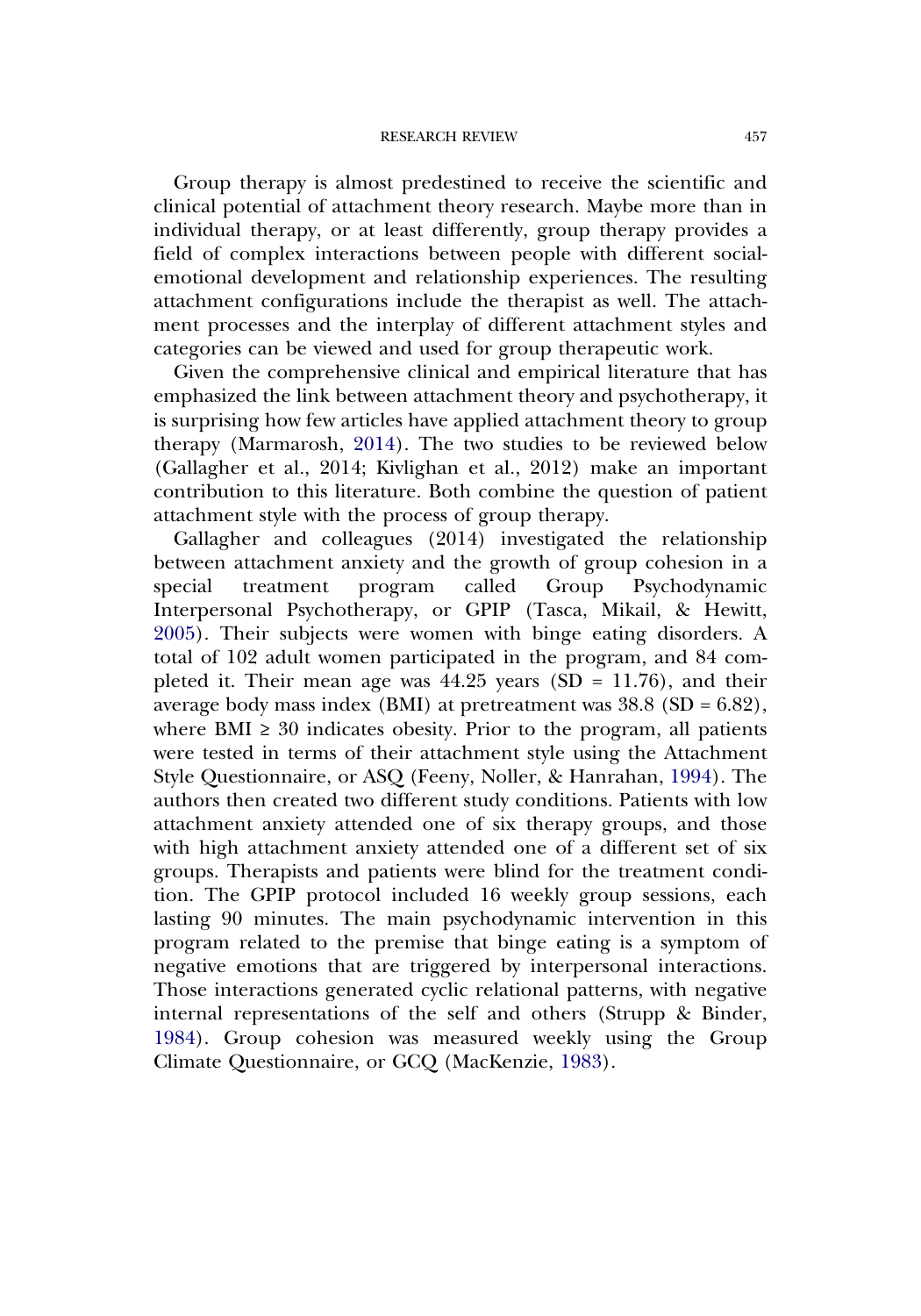#### 458 RESEARCH REVIEW

The authors found a significant growth in the GCQ Engaged scale over the course of treatment. Patients in both study conditions did not differ significantly on this measure at the beginning of the group program and during the course of treatment. Regarding the relationship between group cohesion, attachment anxiety, and change in symptomatology, the authors reported a moderating effect of attachment anxiety on the relationship between cohesion and changes in the frequency of binge eating. Patients with high attachment anxiety (associated with a need for approval) at baseline showed greater symptom reduction in terms of binge eating episodes as well as a faster rate of group cohesion growth. Patients with low attachment anxiety reported a comparable reduction in binge eating episodes, but this was independent of group cohesion growth.

The study by Kivlighan and colleagues (2012) also focused on the relationship between attachment anxiety and group cohesion. The authors used the Actor-Partner-Independence Model, or APIM (Kenny, Kashy, & Cook, [2006\)](#page-5-7), a methodological approach where a rating made by a group member is adjusted statistically to take into account how the value is affected by the ratings made by other group members. The APIM thus focuses on the influence of the aggregated attachment patterns of all group members on the perception of the group rather than the effect of the group members' individual attachment styles on their individual perceptions of group climate. As in the first study reviewed above (Gallagher et al., 2014), Kivlighan and colleagues (2012) also used the ASQ and the GCQ.

Participants in this study were 110 Italian students (96 women and 14 men) who took part in a counseling training program. Groups met weekly for 10 weeks (sessions lasted 2.5 hours each). There were a total of 6 groups, each of which was composed of 12–22 members. The leadership style was oriented to psychodynamic and interpersonal theory, with a special emphasis on creating a here-and-now experience for the group members to explore new interaction strategies (Yalom & Leszcz, [2005\)](#page-5-8).

The results of this study suggested that aggregated attachment patterns (avoidance and anxiety) are the most important predictors of how a group member perceives group climate. Given the fact that the GCQ asks the group member to rate the climate of the group as a whole, this result is not really surprising. Interestingly, there was no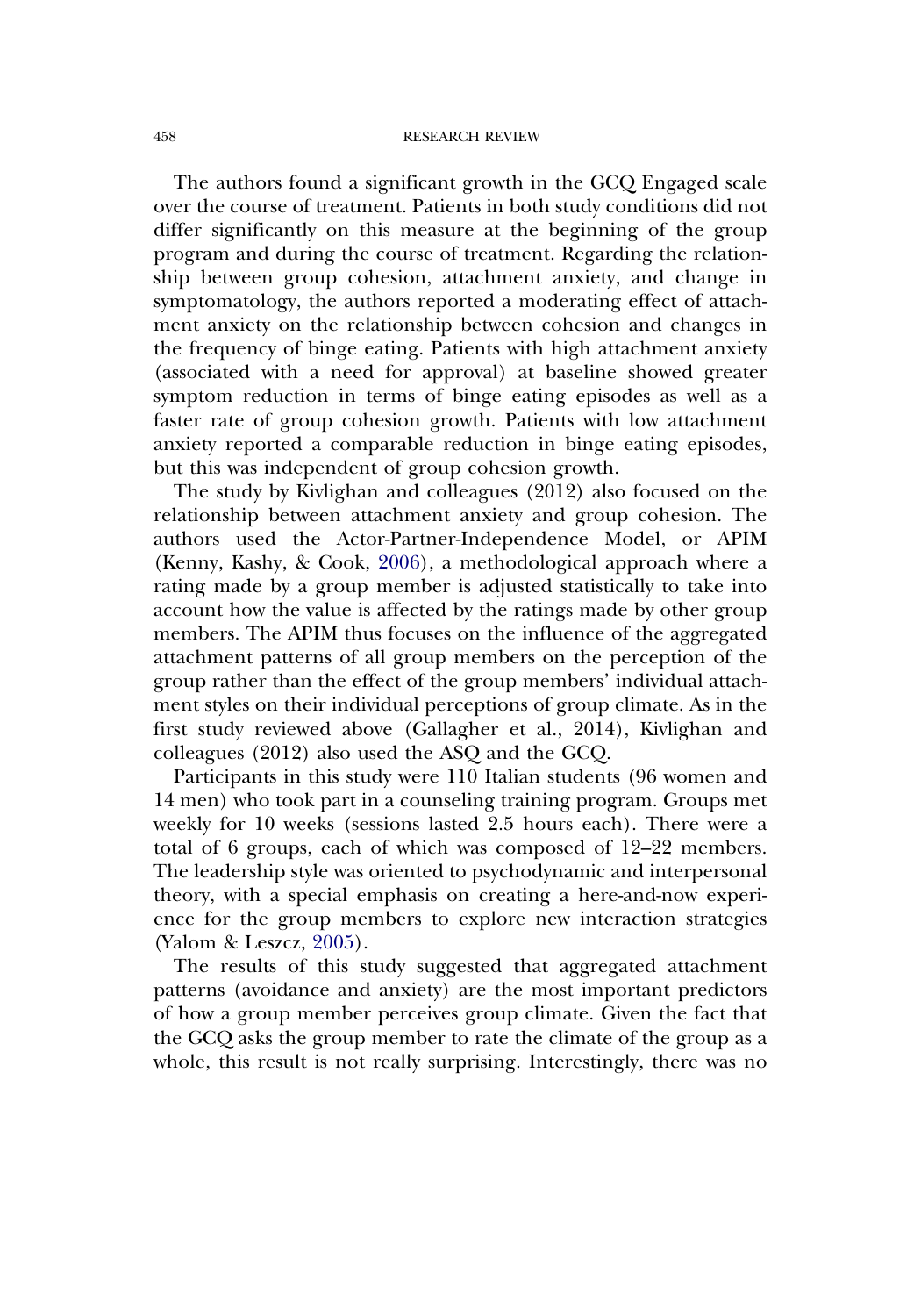relation between a group member's individual attachment style (avoidance or anxiety) and his or her perception of group climate. But there was strong support for the relation of group members' attachment anxiety and the perception of conflict

Both of the above studies impress by their methodological and statistical rigor. The nested character of group data (or intragroup dependency) has been known as one of the major pitfalls in earlier group therapy research programs (Burlingame, [2011\)](#page-5-9). Both research teams made use of appropriate data analytic techniques to take care of this methodological challenge. But as usual, every study has its limitation. Both studies delivered data from group members' perception of group climate but did not reflect on group leader perception. Further, we do not have information on group leader attachment style. In terms of the generalizability of the results, the study by Gallagher and colleagues examined women seeking treatment for binge eating disorders, and the study by Kivlighan and colleagues examined a non-clinical sample (students, predominantly women). Further research should answer the question of whether different group populations get the same results.

### Clinical Implications

In the past few years, there has been a growing interest in group therapy in investigating the attachment styles of the patients and their influence on the course and outcome of treatment. The results of both studies reviewed above make a start in this direction and suggest that the attachment patterns of the group members can be used to compose balanced treatment groups. More research is necessary to tease out the important patient issues, as well as to study the impact of therapist attachment issues on the process and outcome of the group.

#### **REFERENCES**

<span id="page-4-0"></span>Bowlby, J. (1988). A secure base: Parent-child attachment and healthy human development. London, UK: Routledge.